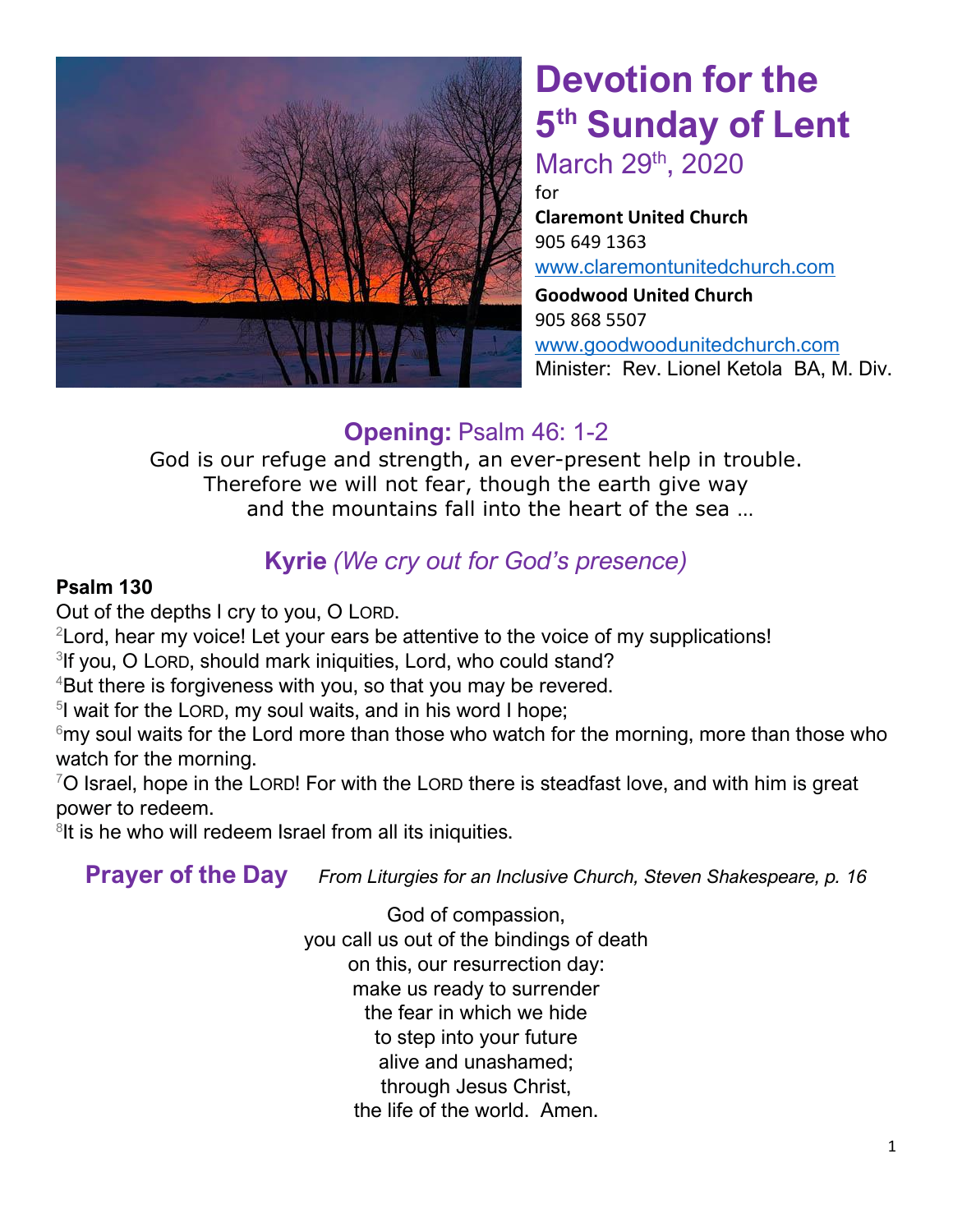#### **Gospel Reading:** John 11: 1-5, 17 – 28, 32 – 45

Now a certain man was ill, Lazarus of Bethany, the village of Mary and her sister Martha. <sup>2</sup>Mary was the one who anointed the Lord with perfume and wiped his feet with her hair; her brother Lazarus was ill.  $3$ So the sisters sent a message to Jesus, "Lord, he whom you love is ill." <sup>4</sup>But when Jesus heard it, he said, "This illness does not lead to death; rather it is for God's glory, so that the Son of God may be glorified through it."  $5$ Accordingly, though Jesus loved Martha and her sister and Lazarus,  $6$  after having heard that Lazarus was ill, he stayed two days longer in the place where he was.

 $17$ When Jesus arrived, he found that Lazarus had already been in the tomb four days.  $18$ Now Bethany was near Jerusalem, some two miles away,  $19$  and many of the Jews had come to Martha and Mary to console them about their brother. <sup>20</sup>When Martha heard that Jesus was coming, she went and met him, while Mary stayed at home. <sup>21</sup>Martha said to Jesus, "Lord, if you had been here, my brother would not have died. <sup>22</sup>But even now I know that God will give you whatever you ask of him." <sup>23</sup>Jesus said to her, "Your brother will rise again."  $24$ Martha said to him, "I know that he will rise again in the resurrection on the last day."  $25$  Jesus said to her, "I am the resurrection and the life. Those who believe in me, even though they die, will live,  $26$  and everyone who lives and believes in me will never die. Do you believe this?" <sup>27</sup>She said to him, "Yes, Lord, I believe that you are the Messiah, the Son of God, the one coming into the world." <sup>28</sup>When she had said this, she went back and called her sister Mary, and told her privately, "The Teacher is here and is calling for you."

 $32$ When Mary came where Jesus was and saw him, she knelt at his feet and said to him, "Lord, if you had been here, my brother would not have died."

 $33$ When Jesus saw her weeping, and the Jews who came with her also weeping, he was greatly disturbed in spirit and deeply moved. <sup>34</sup>He said, "Where have you laid him?" They said to him, "Lord, come and see."  $35$  Jesus wept.  $36$ So the Jews said, "See how he loved him!" 37But some of them said, "Could not he who opened the eyes of the blind man have kept this man from dying?" <sup>38</sup>Then Jesus, again greatly disturbed, came to the tomb. It was a cave, and a stone was lying against it.  $39$  Jesus said, "Take away the stone." Martha, the sister of the dead man, said to him, "Lord, already there is a stench because he has been dead four days."  $40$  Jesus said to her, "Did I not tell you that if you believed, you would see the glory of God?" <sup>41</sup>So they took away the stone. And Jesus looked upward and said, "Father, I thank you for having heard me. <sup>42</sup>I knew that you always hear me, but I have said this for the sake of the crowd standing here, so that they may believe that you sent me." 43When he had said this, he cried with a loud voice, "Lazarus, come out!" <sup>44</sup>The dead man came out, his hands and feet bound with strips of cloth, and his face wrapped in a cloth. Jesus said to them, "Unbind him, and let him go."

 $45$ Many of the Jews therefore, who had come with Mary and had seen what Jesus did, believed in him.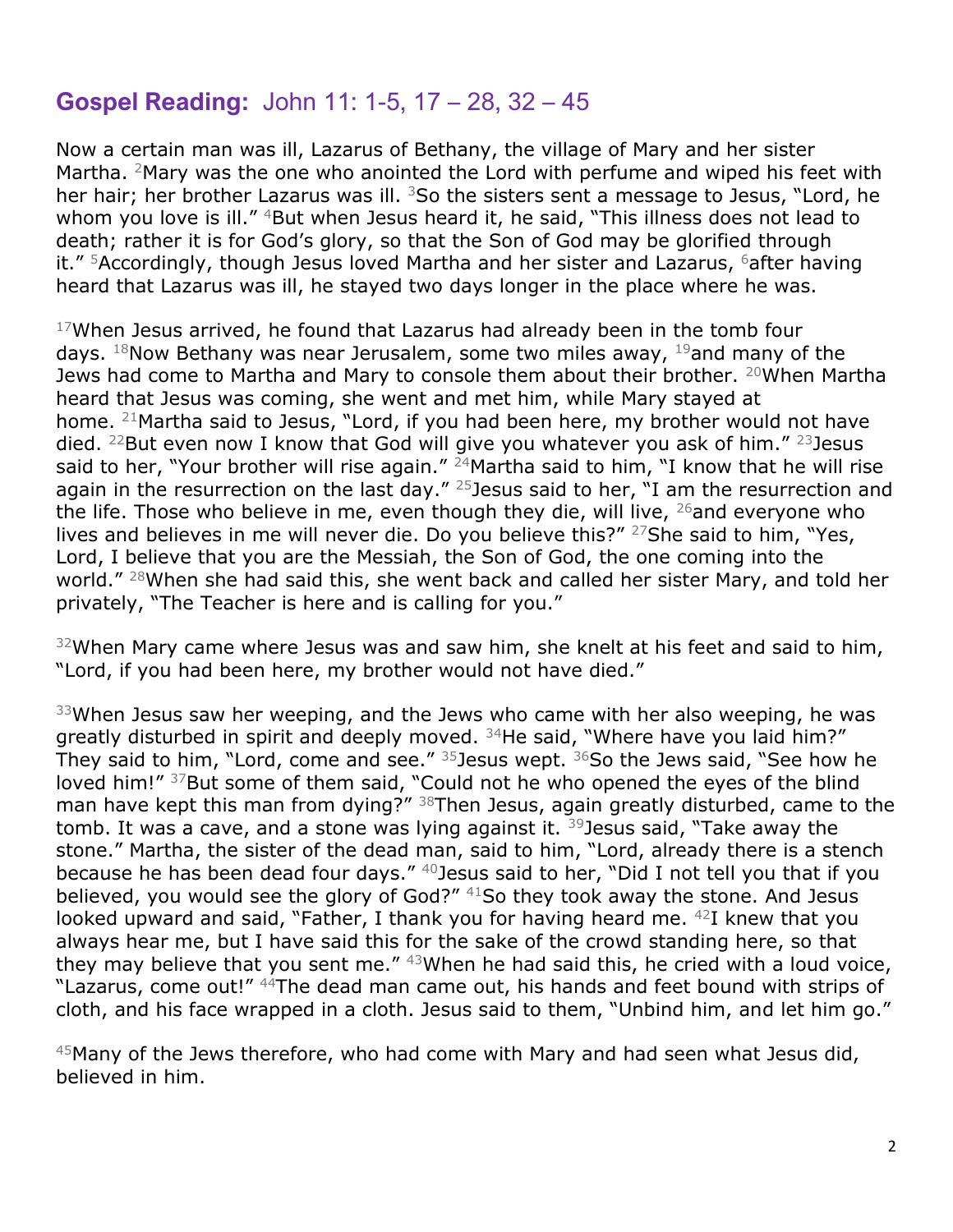### **Reflection: "Like Lazarus"**

**This week, a member of our first-ever online "Zoom" Bible Study at Goodwood United Church wondered aloud whether Lazarus might have felt disappointed to be brought back from death. A fair question. Maybe he had already lived a full life, and was actually ready to make his next journey to God. Or maybe Martha and Mary desperately needed Lazarus for their survival - why else would they beg Jesus to travel to be with them – knowing that by doing so, Jesus would be putting his own personal safety at risk? (Opposition to Jesus' ministry was growing).** 

**And having died already, did Lazarus have anything to lose? And what was different about him afterwards? Did he have a changed attitude towards death? Was he more open to the experience of life? Did he appreciate the struggles of others more? Was he more open to the 'big questions' of life? For the writer of John's Gospel, Lazarus becomes a 'sign' meant to point us to the new life that we can all discover in our relationship with God.** 

**Suzanne Guthrie, a well-known writer and speaker, had her own experience of 'new life' in her twenties. A friend of hers described it in this way: "She's Lazarus come out of the tomb." Reflecting on that experience, years later, Suzanne offers these words:** 

**"In a way it was true, the first of a series of conversions and awakenings, like a hermit crab molting, leaving behind an exoskeleton time after time and, in successive increments living for something unseen and beyond myself. Life in Christ demands successive deaths and re-births. Maturing and growing in consciousness requires painful re-engagements with life-cycles of re-birth, selfsacrifice, transformation, dying, and being born again. Am I due for another molting? A grace of aging is knowing from experience that the calling forth (***Lazarus, come out!***) will happen in its own time, and once you emerge from the latest tomb - whatever that may be - you can't go back anymore than you can change your mind about having a baby when you are in labor. I know I'm called, like Lazarus, to come out of my tomb, to become fully alive, again and again."**

**Question for personal Reflection:** How is God calling me to new life?

#### **Roll Away the Stone: A Prayer The Suzanne Guthrie Cuthrie**

*Roll away the stone that is over my heart, O God! Long habits of capitulation and cowardice distance me from the compassion You planted in my soul when You first knit me together in my mother's womb. Awaken my slumbering heart! Help me to respond to others needs! Call me forth from the tomb of deadening acquiescence, my close-mindedness, my limitations, my stupor of sloth, my prejudices. Roll away the stone, so heavy, heavy over my heart, O Holy One. Amen.*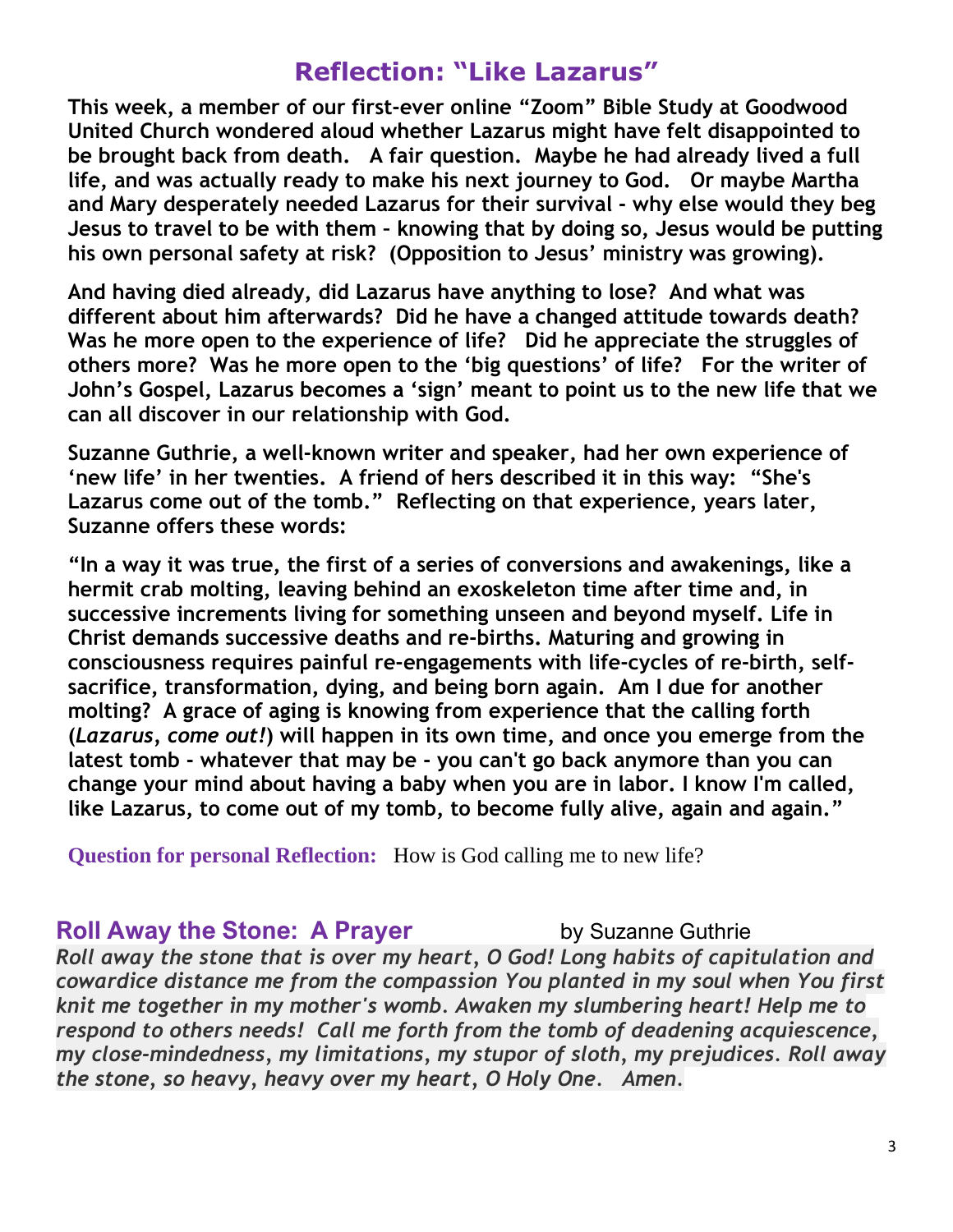#### **A Prayer for Others**

Breath of life, We think of those who cry out to you today, of those who long for the morning, of those who are waiting for the long Lent to end.

We pray that our ears will be attentive to their cry, that we will stand with them, steadfast together in your love, bringing life before death. Amen.

~ posted on the Monthly Prayers page of the Christian Aid website.

### **A Lazarus Blessing**

The secret of this blessing is that it is written on the back of what binds you.

To read this blessing, you must take hold of the end of what confines you, must begin to tug at the edge of what wraps you round.

It may take long and long for its length to fall away, for the words of this blessing to unwind in folds about your feet.

By then you will no longer need them.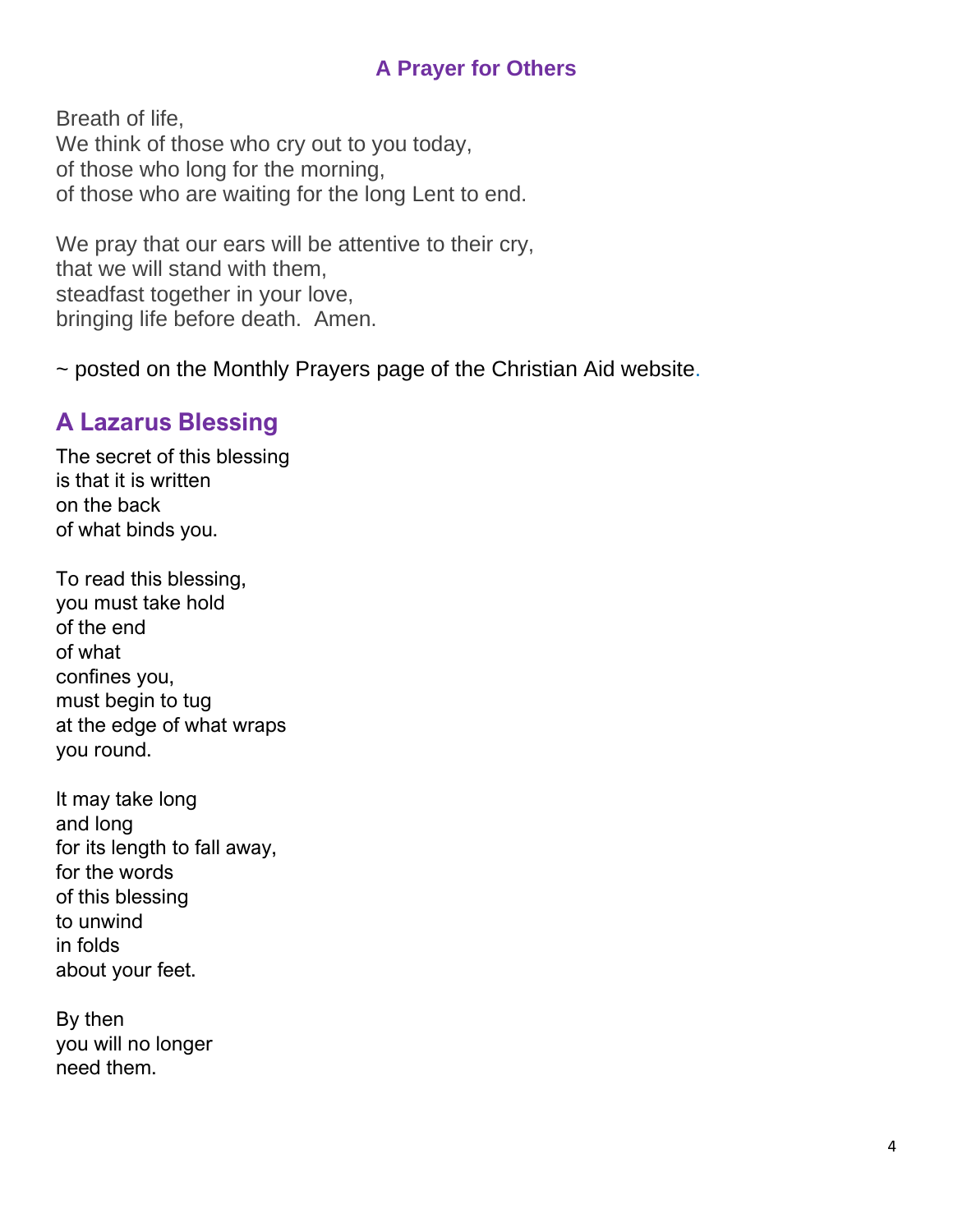By then this blessing will have pressed itself into your waking flesh, will have passed into your bones, will have traveled every vein until it comes to rest inside the chambers of your heart that beats to the rhythm of benediction and the cadence of release.

—Jan Richardson, from *[Circle of Grace: A Book of Blessings for the Seasons](http://janrichardson.com/books)*

## *ANNOUNCEMENTS*

## **Thank you Goodwood United Church members!**

Thank you to everyone who contributed to our **"Virtual Soup Lunch"** that happened this past Thursday March 26, during which we made soup at home and made a donation to the Uxbridge Loaves and Fishes Food Bank!! This fundraiser 'virtual Soup Lunch" was Jackie's idea and everyone quickly got on board and helped make it happen, so thank you everyone!

#### **EARTH HOUR** is this coming **Saturday March 28, from 8:30 pm – 9:30 pm.**

Although Claremont United Church's on-location Earth Hour event has been cancelled due to COVID-19 and social distancing requirements, there is a strong interest in promoting it within the community as a "stay-at-home" event.

We are encouraging members of both churches to observe Earth Hour this coming Saturday night **in your homes.** Keep an eye out for the **Earth Hour prayer sheet** in your email inbox, for you to print off and use during that hour.

What is Earth Hour? It is a global "lights-out" event which started a number of years ago. Each year, on the last Saturday night of March, we turn out our house lights and unplug all of the things that we can unplug, and spend the hour in candle light (safely!) in order to reflect on our responsibility to care for the Earth during this time of environmental crisis.